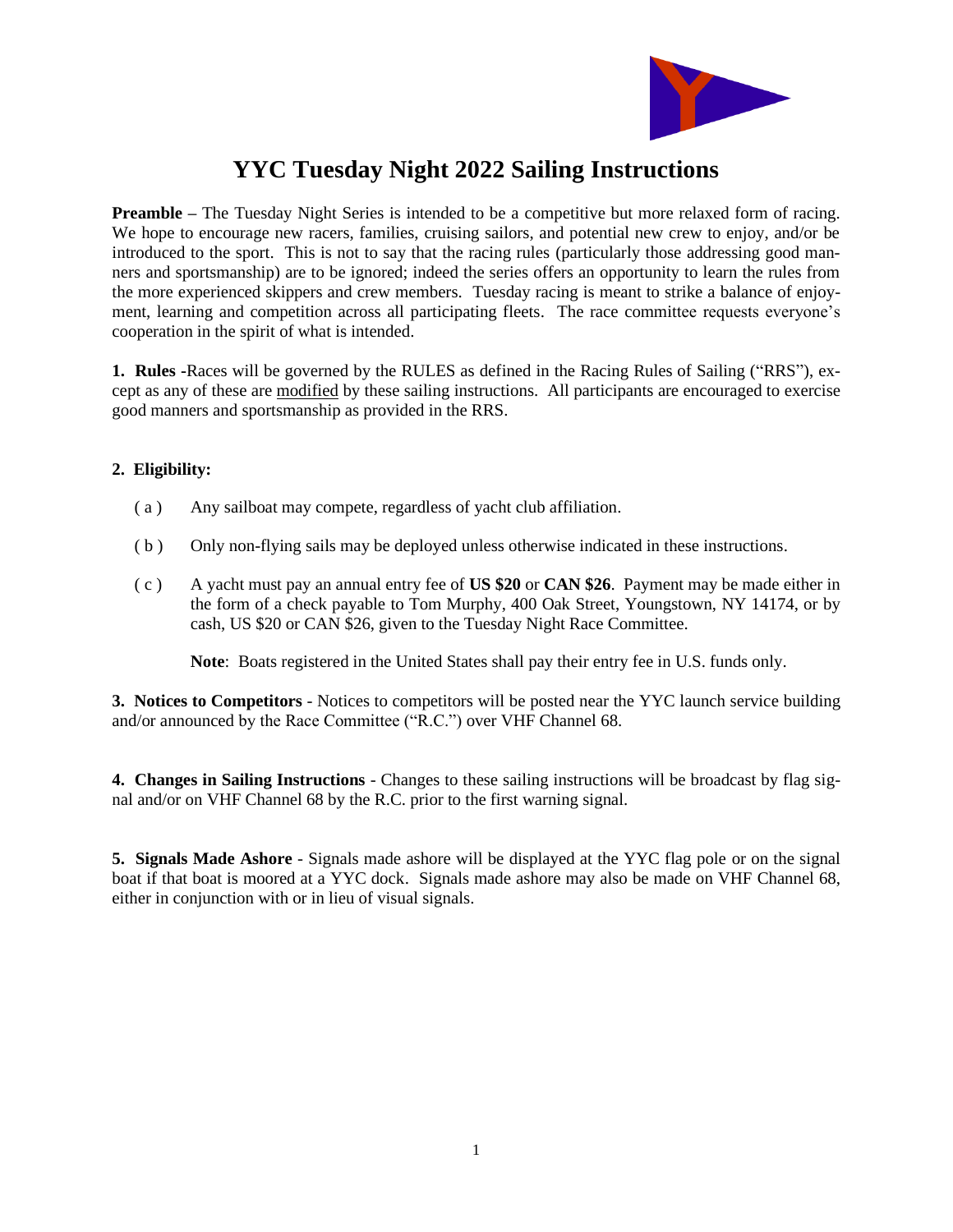|  |  |  |  | 6. Schedule of Races - All are Tuesdays; Warning Signal times are for Fleet 1 Warning Signal |  |
|--|--|--|--|----------------------------------------------------------------------------------------------|--|
|--|--|--|--|----------------------------------------------------------------------------------------------|--|

| Louis Mies Series           | May 31, 2022 | Warning Signal - 1845 Hrs May be a River Start/Finish   |
|-----------------------------|--------------|---------------------------------------------------------|
|                             | June 7       | Warning Signal - 1845 Hrs                               |
|                             | June 14      | Warning Signal - 1845 Hrs                               |
|                             | June $21$    | Warning Signal - 1845 Hrs                               |
|                             | June 28      | Warning Signal - 1845 Hrs                               |
| Edmund Rogers Series July 5 |              | Warning Signal $-1845$ Hrs                              |
|                             | July $12$    | Warning Signal - 1845 Hrs                               |
|                             | July 19      | Warning Signal - 1845 Hrs                               |
|                             | July 26      | Warning Signal - 1845 Hrs                               |
|                             | August 2     | Warning Signal - 1845 Hrs                               |
| Don Kress Series            | August 9     | Warning Signal - 1845 Hrs                               |
|                             | August 16    | Warning Signal - 1845 Hrs                               |
|                             | August 23    | Warning Signal - 1845 Hrs                               |
|                             | August 30    | Warning Signal - 1845 Hrs                               |
| Doug Hooper Series          | September 6  | Warning Signal - 1830 Hrs * May be a River Start/Finish |
|                             | September 13 | Warning Signal - 1830 Hrs * May be a River Start/Finish |
|                             | September 20 | Warning Signal - 1830 Hrs * May be a River Start/Finish |
|                             | September 27 | Warning Signal -1830 Hrs * May be a River Start/Finish  |

\* Note earlier start time for Doug Hooper Series Races.

**Makeup Races**: Cancelled races in a series will be made up in the beginning of the next series. For example, if the first and fourth races of the Louis Mies series were cancelled, then the first two races of the Edmund Rogers series would be counted both as themselves and also as makeup races for the two cancelled Louis Mies series races.

If a scheduled makeup race is not completed it will be rescheduled until completed, provided makeup dates remain. All Doug Hooper Series races will be counted as a series separate from the Season Championship. September races will be scheduled or cancelled per R.C. and weather conditions. Verify with R.C. or YYC launch.

**7. Racing Area** - The racing area will be the fixed marks of the YYC/NOLSC Olympic Circle as shown in Illustration A, attached, or as designated by the R.C. The R.C. intends to monitor Channel 68. For the Doug Hooper Series, races may be started and finished in the Niagara River. Watch the R.C. boat and listen on VHF Channel 68 for instructions.

**8. The Course** - The diagram in Illustration B shows the race marks to be used. Where practicable the R.C. will display the mark numbers indicating the order in which each mark is to be rounded (corresponding to the chart on Illustration B – YYC/NOLSC Olympic Circle). All marks shall be left to **port, including River races, unless otherwise indicated by the R.C.**

**Note**: For races with River Starts and/or Finishes, race marks may include marks not in the YYC/NOLSC Olympic Circle, including as described in the "Table of Additional Race Marks" following Illustration B.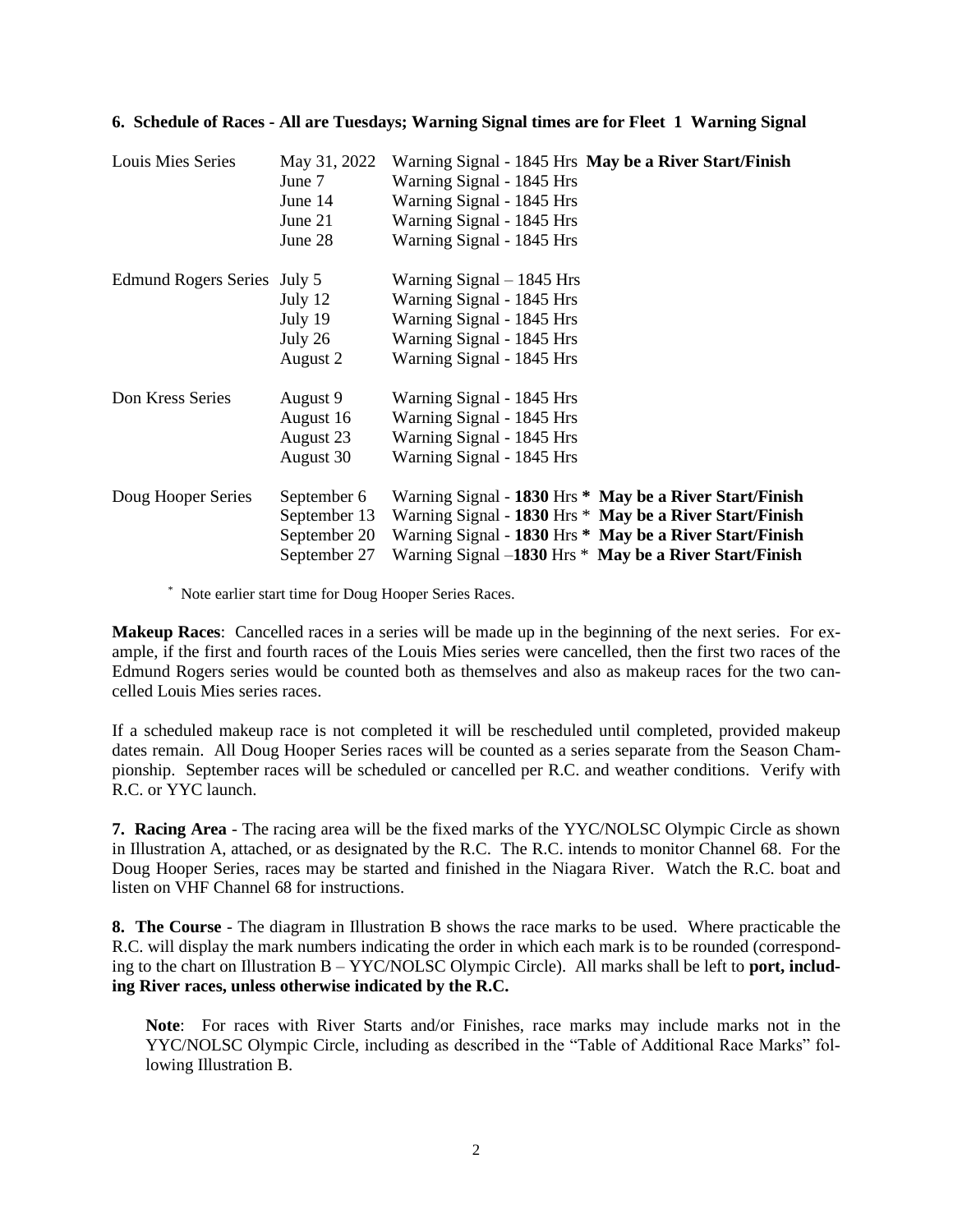**9. The Start -** Races for Fleet 1 and Fleet 2 will be started using **RRS 26** with the warning signal given 5 minutes before the starting signal. Races for the J/70 Fleet may be started using the three (3)-minute sound signal start sequence per **RRS Appendix S**.

The starting line for Lake Races, all Fleets, will be between the orange flag on the Race Committee boat and the closest race mark. Unless otherwise designated by the R.C., the starting line for River Races will be between the orange flag on the R.C. boat and a landmark on NOLSC grounds to be designated by the R.C. prior to the Warning Signal for the first Fleet.

**Note**: All boats should check in with the R.C. by sail-past or VHF Channel 68 prior to the first warning signal. Boats whose warning signal has not been made shall avoid the starting area.

**9-A. Multiple Starts** – Unless the R.C. directs otherwise, **Fleets 1 and 2 will each have its own start**. In the event that only one combined start will be held for Fleets 1 and 2, the R.C. intends to make the appropriate announcement on VHF Ch. 68 and/or by means of such verbal and visual indications as are practicable under the circumstances. *See*, **Rule 9 Note,** above. All competitors are encouraged to be present in the starting area, and to check in with the R.C., at a reasonable interval prior to their Fleet's first warning signal to facilitate communications concerning the race course and the number of starts.

The Start for Fleet 1 will precede the Start of Fleet 2. **NOTE**: There will be a delay of **at least one (1) minute** between the **start** of Fleet 1 and the **warning** signal for Fleet 2.

#### **The Class flag for Fleet 1 will be the numeral pennant One (1). The Class flag for Fleet 2 will be the numeral pennant Two (2).**

**Note**: All boats should notify the R.C. of which Fleet they will start in. A boat unsure as to in which Fleet to start may contact the R.C. for a Fleet assignment prior to the first scheduled warning signal.

**Note**: In the event of only one start, the warning signal for all boats will be numeral pennants One and Two hoisted simultaneously. The R.C. intends to announce the number of starts as soon as practicable prior to the first warning signal.

**Note**: The R.C. may elect to assign a shorter course to competitors in Fleet 1, with the intention of finishing all boats closer in time. For example, where wind and daylight conditions are appropriate, if Fleet 2 is assigned a triangle-windward-leeward course, Fleet 1 might be assigned only the triangle portion of that course. Announcements in this regard will be made as soon as practicable prior to the first Warning signal of Fleet 1. Competitors should monitor VHF 68.

**9-B. Skipper's Election of Fleet** – A boat may elect to race in Fleet 1 or in Fleet 2 regardless of its PHRF-LO handicap, provided that in any Series, a boat will be required to race with the Fleet in which it starts its first race of such Series. A boat will not be permitted to race in two Fleets during a single Series.

Competitors are asked in electing a Fleet to consider that the purpose of the two Fleets is that Fleet 1 will generally comprise smaller boats and more casual racers, and Fleet 2 generally larger and more competitive racing boats. The principal intention behind the election of Fleet is to provide a fair start for all boats regardless of size and rating.

**For Example**: If a boat elects to race in Fleet 1 for the first race of the Ed Rogers Series in which it competes, that boat must thereafter race all races of the Ed Rogers series in Fleet 1, but may elect to compete in Fleet 2 in any other Series in the Season.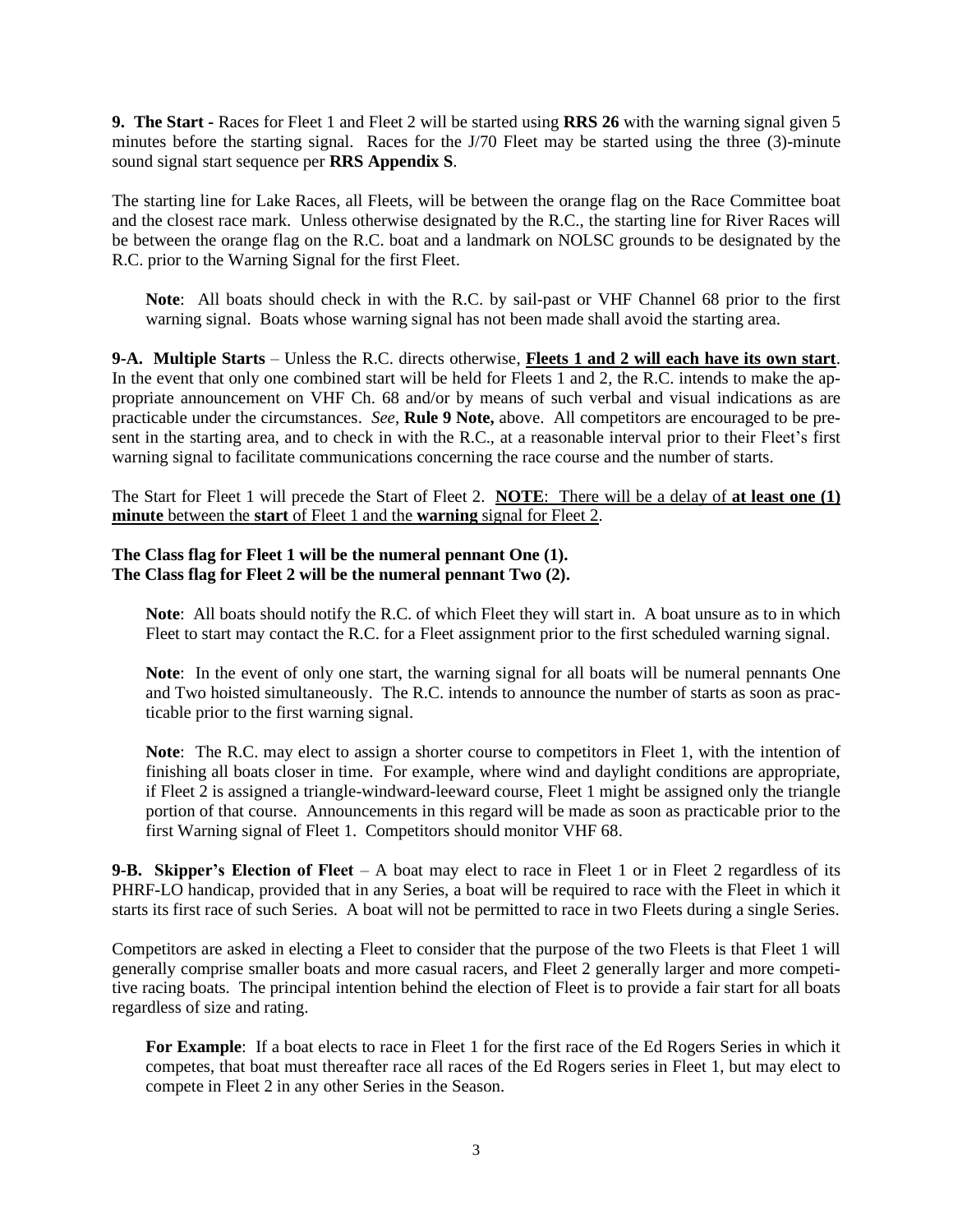**Effect on Make-up Races**: A boat may elect to race in a different Fleet for the first race of a new Series, notwithstanding that such race may also be a make-up race for a cancelled race of the preceding series.

For Example: If a Boat competed in Fleet 1 during the Edmund Rogers Series, that boat may elect to race in Fleet 2 at the first race of the Don Kress Series even if that race is also considered a makeup race for a cancelled Ed Rogers Series race.

**Guidance For Electing Fleets 1 or 2**: While a boat may elect to race in either Fleet as provided in this Section regardless of its PHRF-LO handicap, the following is offered for guidance on which Fleet a boat should consider racing in:

Fleet 1: Intended generally for boats having PHRF-LO Rating of **150 or greater** Fleet 2: Intended generally for boats having PHRF-LO Rating **less than 150**

**9-C. J/70 Class Fleet** – There may be an additional Fleet on the course week-to-week, comprised of J/70 Class boats. Competitors in this Fleet will be racing with flying sails, and may or may not race on the same race course as Fleets 1 and 2.

**Note**: In the event that a separate J/70 Fleet is starting, the Start for that Fleet may be the first **OR** last Start to be signaled, before or after the Starts for Fleets 1 and 2.

#### **Note**: **The Class flag for the J/70 Fleet, if used, shall be a "J/70" Class pennant or other flag signal designated by the R.C.**

**Note**: In the event that the J/70 is starting first, that is, before the Starts of Fleets 1 and 2, the R.C. may if practicable begin the Start sequence for the J/70 Fleet prior to the scheduled first warning signal provided in **Section 6** above.

For example, on a night during the Louis Mies Series where the J/70 Fleet is starting first, the Warning Signal for that Fleet may be given at 18:25 or earlier. All practicable efforts will be made by the R.C. to prevent confusion in this regard, and all competitors are asked to pay close attention to flag signals and monitor VHF Channel 68 for instructions. Start sequences for Fleets 1 and 2 will not begin prior to the time scheduled in **Section 6** above.

**Note**: If the J/70 Fleet is competing on a given night, there may be more than one Start for that Fleet. To avoid confusion, Fleet 1 and 2 competitors are reminded that they may during their races hear sound signals pertaining to the second or third Start of the J/70 Fleet.

**Note**: The J/70 Fleet will likely not be using all of the same marks as assigned to Fleets 1 and 2. Competitors in Fleets 1 and 2 are encouraged **not** to follow J/70s around marks unless those marks are announced as part of the Fleet 1 and 2 racecourse.

**Note and Request for Towing Assistance:** In the event that a J/70 Fleet is competing on a given night, competitors in Fleets 1 and 2 who have finished their races are asked and encouraged, if in position to do so, to offer towing assistance to the Sport boats which may not have engines. The Race Committee and the J/70 Fleet thank the Fleet 1 and 2 competitors in advance for their kind assistance in this regard.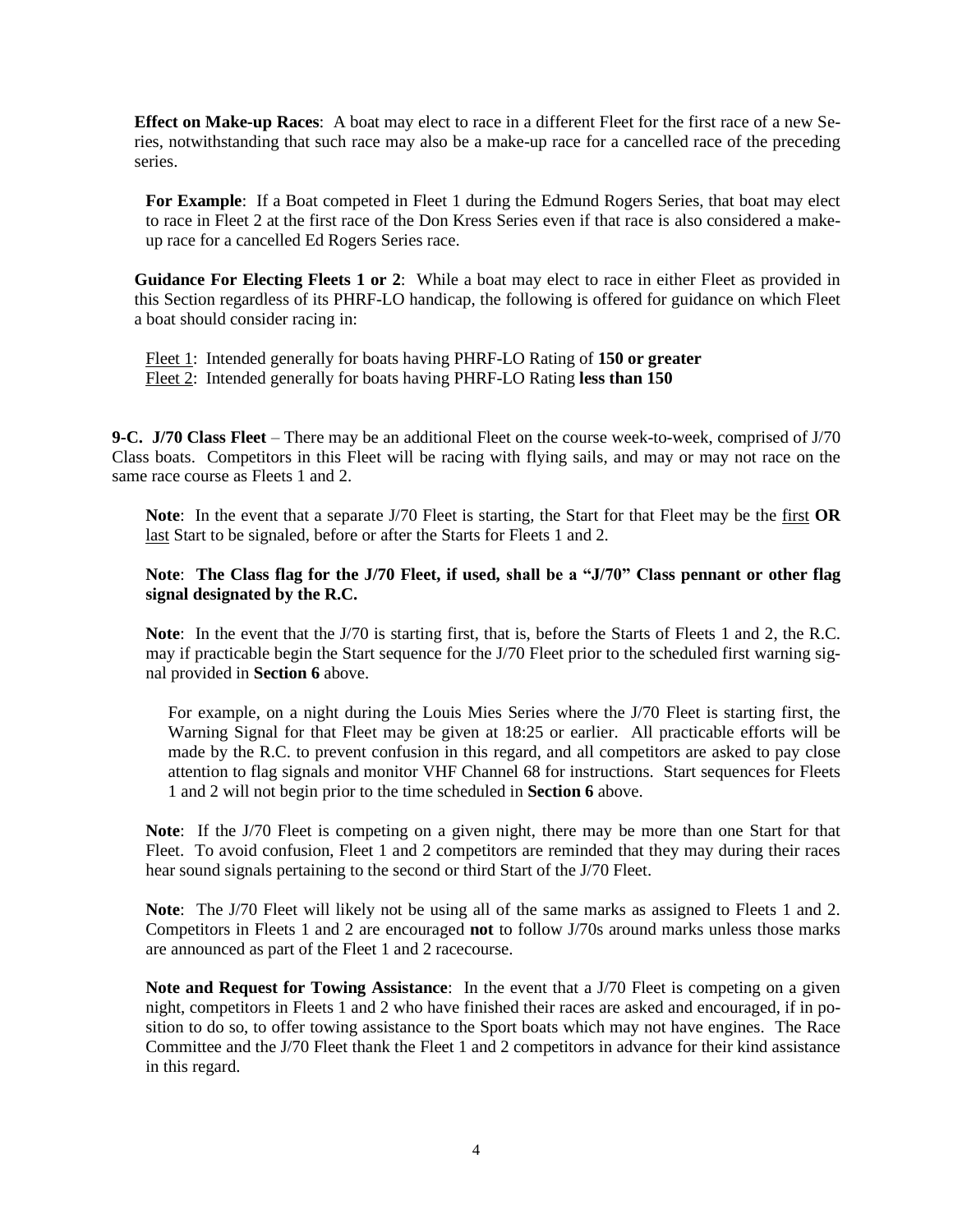**10. The Finish** – The finishing line for Lake Races will be between the orange flag on a Race Committee boat and the nearby mark. The finish line for River Races will be between the orange flag on a Race Committee boat and a landmark on the NOLSC grounds to be designated by the R.C., or as otherwise designated by the R.C.

**Note**: Any boat which retires from a race which it has started shall inform the R.C. on VHF Ch. 68.

**11. Time Limit** - The time limit for boats competing in Fleets 1 and 2 shall be one hour and forty-five minutes (1.75 hrs.) from a Fleet's Start. Boats failing to properly finish (as defined per RRS 28.1) within the Time Limit will be scored **Did Not Finish** (**DNF** receives +1 of yachts started). This modifies RRS A4.2.

**12. Protests** – Protests are not encouraged but will be received. Protests shall be delivered in writing to the R.C. within one hour and thirty minutes (1.5 hrs.) after the time of the last boat's finish. Protests will also be received by e-mail at temsiva@gmail.com within the above noted time limit. This modifies RRS 61.3.

### **13. Scoring and Handicap – Fleets 1 and 2 Only:**

Every boat competing in Fleet 1 and Fleet 2 must have a PHRF – LO rating.

- ( a ) A boat's handicap will be determined by
	- (i) its PHRF LO NFS rating on its PHRF Certificate or
	- (ii) the PHRF LO NFS rating for that boat type, or

(iii) if a boat type is not registered with PHRF – LO, handicapping of such boat type shall be determined by and at the discretion of the R.C., with the understanding that the owner must apply for and obtain a PHRF – LO rating after six (6) races.

- (iv) Boat owners are asked to advise the R.C. in the event of changes in their boats' rating.
- ( b ) The PHRF LO "Time On Time" calculating method will be used.
- ( c ) The Low Point scoring system (RRS Appendix A) basics will apply. One race must be completed to constitute a series. If four (4) or five (5) races are completed, a boat's worst score for that series will be excluded.

Boats scored **DNC (Did not come to the starting area)** or **DNS (Did not start)** will receive +2 of the number of boats which started the **best-attended** race of that series. This modifies RRS A4.2. For purposes of this definition, the best-attended race in a series refers to the race in a series in which the highest number of boats started.

Fleets 1 and 2 will be scored separately each week. Race results will be announced in the YYC Clubhouse after each week's race when practicable. The two Fleets will be scored separately for each Series and for the Overall Season Championship.

**14. Season Championship Scoring– Fleets 1 and 2 Only**: Two (2) Season Championship Awards will be presented, provided the below conditions are met, one for Fleet 1 and another for Fleet 2.

A separate Season Championship Award will be presented in the J/70 Fleet.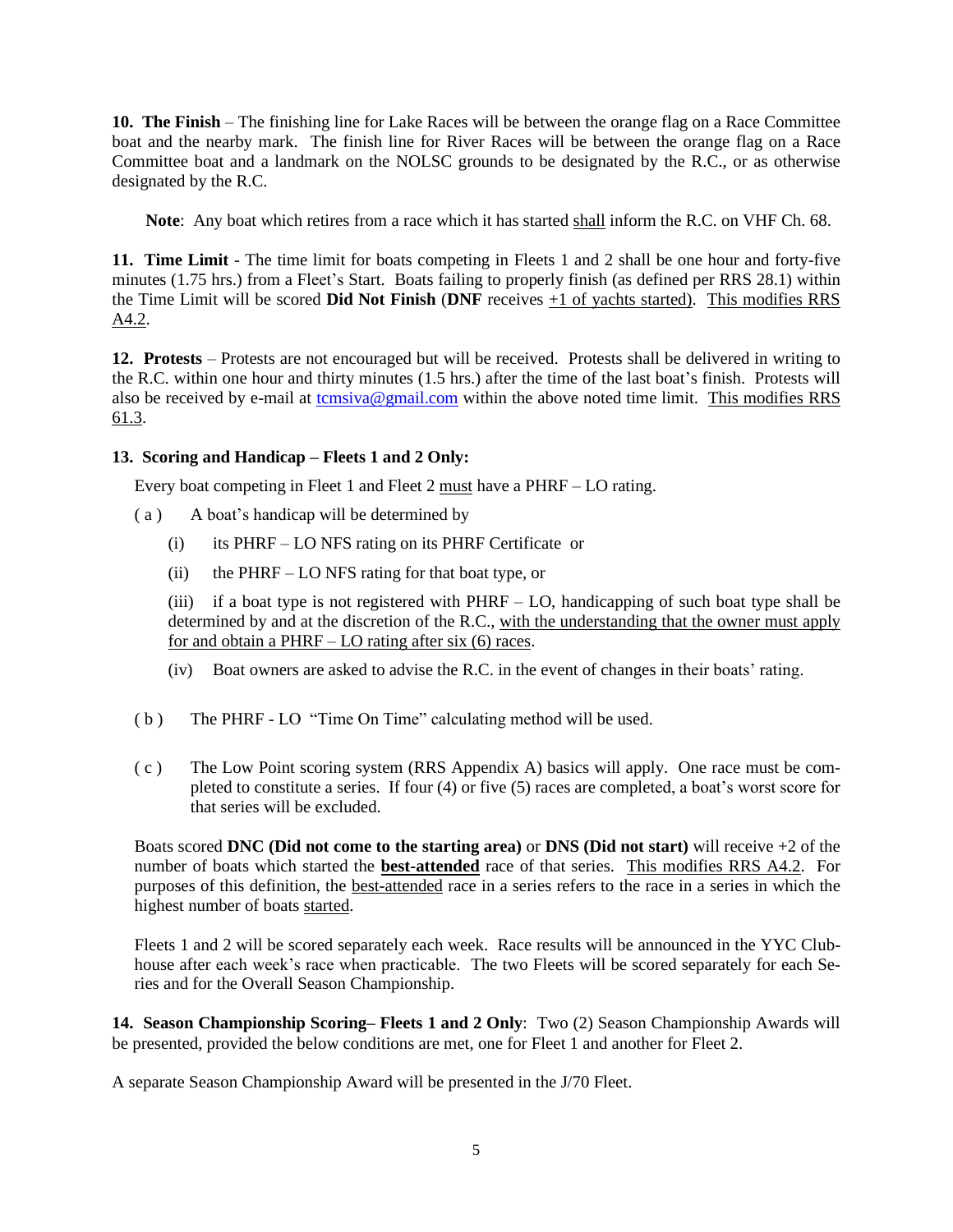The score for the season championship will be determined by the best nine ( 9 ) finishes (as defined in the RRS) from the Mies, Rogers, and Kress Series (meaning that a DNF, DNC, DSQ, *etc*. will NOT be considered as a finish) .

A tie for season championship shall be resolved if possible according to RRS A8.1. In the event application of such rule fails to resolved the tie, RRS A8.2 shall apply, with the following modification: If a tie remains between two or more boats, they shall be ranked in order of their scores in the last race in which all tied boats raced and finished, even though such race may not be within the nine (9) best races of a tied boat. This modifies RRS A8.2.

#### **15. Disclaimers**:

Competitors participate in races conducted under the governance of these instructions participate entirely at their own risk. *See*, RRS 4, Decision to Race. By participating in these races, all race participants shall be deemed to recognize, understand, and knowingly and voluntarily accept and assume, all risks arising out of such activity. The organizing authority, the Race Committee, Niagara-On-The-Lake Sailing Club ("NOLSC") and the Youngstown Yacht Club ("YYC") do not accept, and affirmatively disclaim, any and all liability for property damage or personal injury or death sustained in, arising from or in connection with, or prior to, during, or after the races, howsoever caused.

Competitors are advised that races as described herein are held in waters near the international border between the United States and Canada. The organizing authority, the Race Committee, NOLSC and YYC shall in no way be responsible for marking or otherwise announcing, identifying or delineating the location of the international boundary. Each competitor agrees to be and remain solely responsible for his or her own compliance with all applicable laws and regulations of the United States and Canada.

**16. Insurance:** Each participating boat must be insured with valid third-party liability insurance.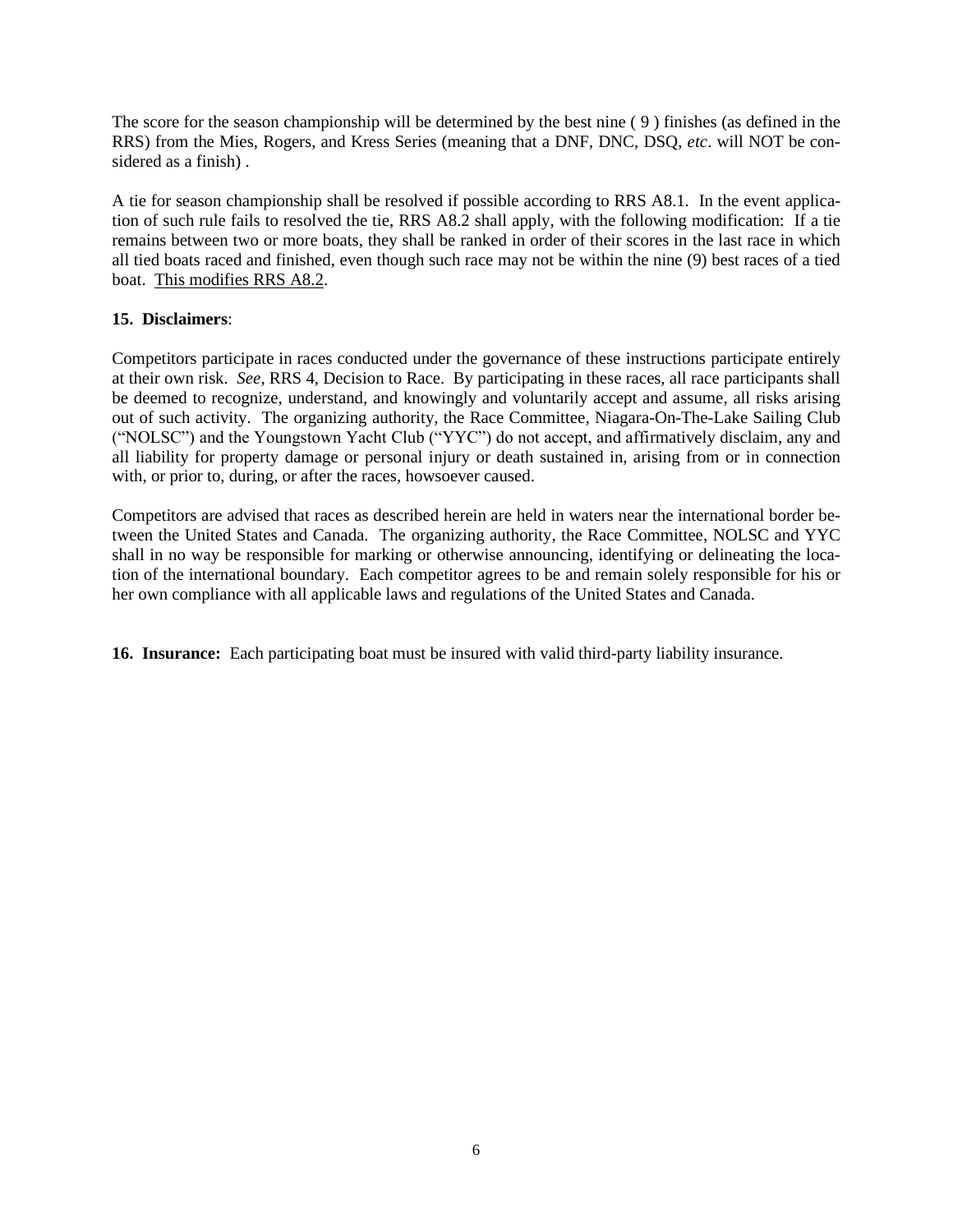Illustration "A"

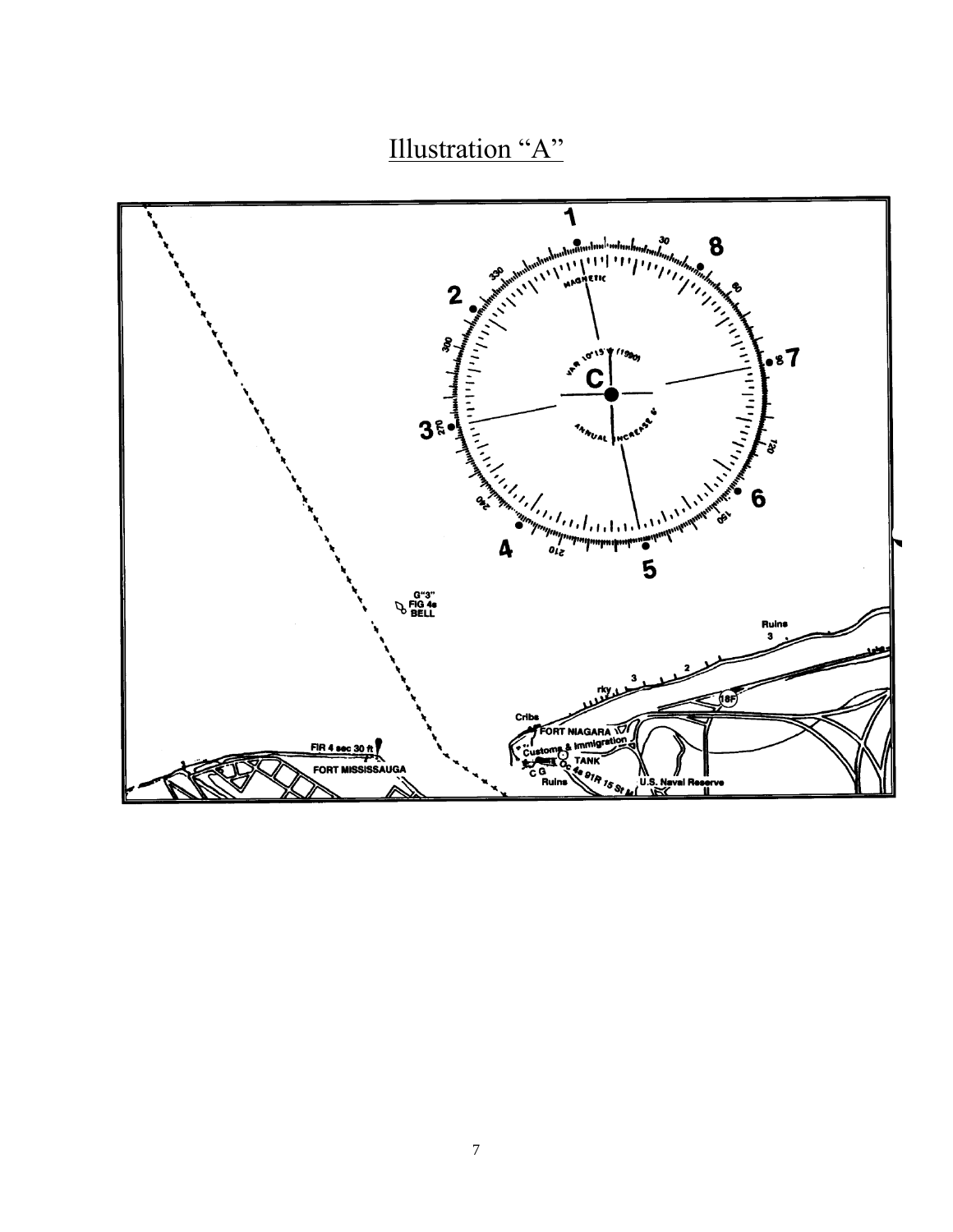# Illustration "B"

## YYC-NOLSC OLYMPIC CIRCLE COURSE CHART



|      | Mark Name per USCG Light List                                                                                                                                              | R.C. Designation |
|------|----------------------------------------------------------------------------------------------------------------------------------------------------------------------------|------------------|
|      | "Fort Niagara Lighted Bell Buoy #3,"Fl. G 4s, Green bell buoy                                                                                                              | " $G_3$ "        |
|      | "Youngstown Safe Boating Zone Lighted Float A" (northernmost of three) **                                                                                                  | "Float A"        |
|      | "Youngstown Safe Boating Zone Lighted Float B" (middle of three) **                                                                                                        | "Float B"        |
|      | "Youngstown Safe Boating Zone Lighted Float C" (southernmost of three) **                                                                                                  | "Float C"        |
| $**$ | If present, these three marks are yellow floats, dimensions $4' \times 8'$ , displaying two<br>34" x 12" sign boards and each equipped with a quick-flashing yellow light. |                  |